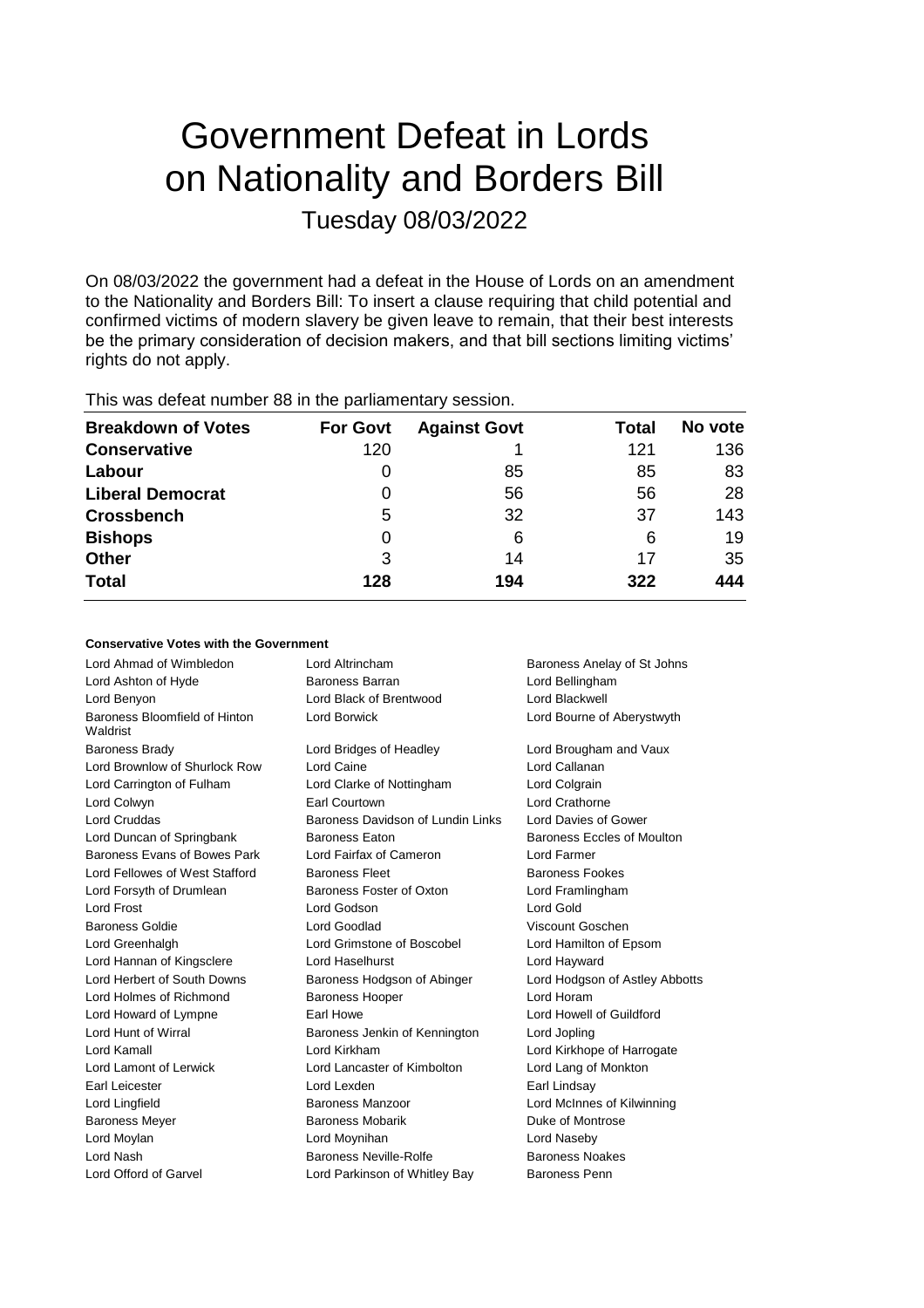Baroness Pidding **Lord Polak Lord Polace Lord Popat** Lord Popat Lord Porter of Spalding Lord Reay Lord Risby Lord Robathan Baroness Sanderson of Welton Lord Sandhurst Lord Sarfraz Baroness Seccombe Lord Selkirk of Douglas Baroness Shackleton of Belgravia Lord Sharpe of Epsom Baroness Shephard of Northwold Lord Shinkwin **Lord Smith of Hindhead** Baroness Stedman-Scott Lord Sterling of Plaistow **Lord Stewart of Dirleton** Baroness Stowell of Beeston Lord Strathcarron **Baroness Sugg Lord Taylor of Holbeach** Baroness Sugg Lord Taylor of Holbeach Viscount Trenchard **Lord True** Lord True **Baroness** Vere of Norbiton Lord Wakeham Lord Wei Lord Wharton of Yarm Lord Wolfson of Tredegar Baroness Wyld Viscount Younger of Leckie

#### **Conservative Votes against the Government** Lord Patten of Barnes

### **Labour Votes with the Government**

# **Labour Votes against the Government**

Baroness Adams of Craigielea Lord Adonis Lord Anderson of Swansea Baroness Andrews Baroness Armstrong of Hill Top Lord Bach Baroness Bakewell **Exercise Set Exercise Servers** Lord Bassam of Brighton **Lord Berkeley** Baroness Blower **Lord Blunkett** Lord Bradley **Lord Bradley** Lord Bragg Lord Browne of Ladyton Lord Campbell-Savours Lord Carter of Coles Lord Cashman Viscount Chandos Baroness Chapman of Darlington Lord Clark of Windermere Lord Coaker Lord Collins of Highbury Baroness Corston Lord Davies of Brixton Baroness Donaghy **Baroness Drake** Lord Dubs Lord Eatwell Lord Elder Lord Falconer of Thoroton Lord Foulkes of Cumnock **Baroness Gale** Baroness Colding Lord Grantchester Lord Griffiths of Burry Port Lord Hacking Lord Hain Viscount Hanworth Lord Harris of Haringey Baroness Hayman of Ullock Baroness Hayter of Kentish Town Baroness Healy of Primrose Hill Baroness Henig Lord Howarth of Newport Lord Jones Baroness Jones of Whitchurch Lord Kennedy of Southwark Lord Khan of Burnley Lord Knight of Weymouth Baroness Lawrence of Clarendon Lord Lennie Baroness Liddell of Coatdyke Lord Liddle Lord Baroness Lister of Burtersett Baroness Mallalieu Lord Maxton Lord McAvoy Lord McConnell of Glenscorrodale Baroness Merron Lord Murphy of Torfaen Baroness Osamor Lord Pendry Lord Ponsonby of Shulbrede Lord Reid of Cardowan Baroness Ritchie of Downpatrick Lord Robertson of Port Ellen Lord Rooker Lord Rosser Lord Sawyer Baroness Sherlock **Baroness** Sherlock **Lord Sikka** Baroness Smith of Basildon Lord Snape **Viscount Stansgate** Baroness Taylor of Bolton Baroness Thornton Lord Triesman Lord Watson of Invergowrie Lord Watts **Baroness Wheeler** Baroness Wheeler **Baroness Whitaker** Lord Whitty Baroness Wilcox of Newport Lord Woodley Baroness Young of Old Scone

### **Liberal Democrat Votes with the Government**

| Liberal Democrat Votes against the Government |              |
|-----------------------------------------------|--------------|
| Lord Addington                                | Lord Alderdi |

Baroness Barker Lord Beith Baroness Benjamin Baroness Bonham-Carter of Yarnbury Baroness Brinton Lord Bruce of Bennachie Baroness Burt of Solihull Lord Campbell of Pittenweem Lord Clement-Jones Baroness Featherstone Lord Foster of Bath Lord Fox Baroness Garden of Frognal Earl Glasgow Lord Goddard of Stockport Baroness Grender Baroness Hamwee Baroness Harris of Richmond Baroness Humphreys Lord Hussain Baroness Hussein-Ece Baroness Janke Lord Jones of Cheltenham Lord Marks of Henley-on-Thames

ce **Lord Addington** Baroness Bakewell of Hardington Mandeville